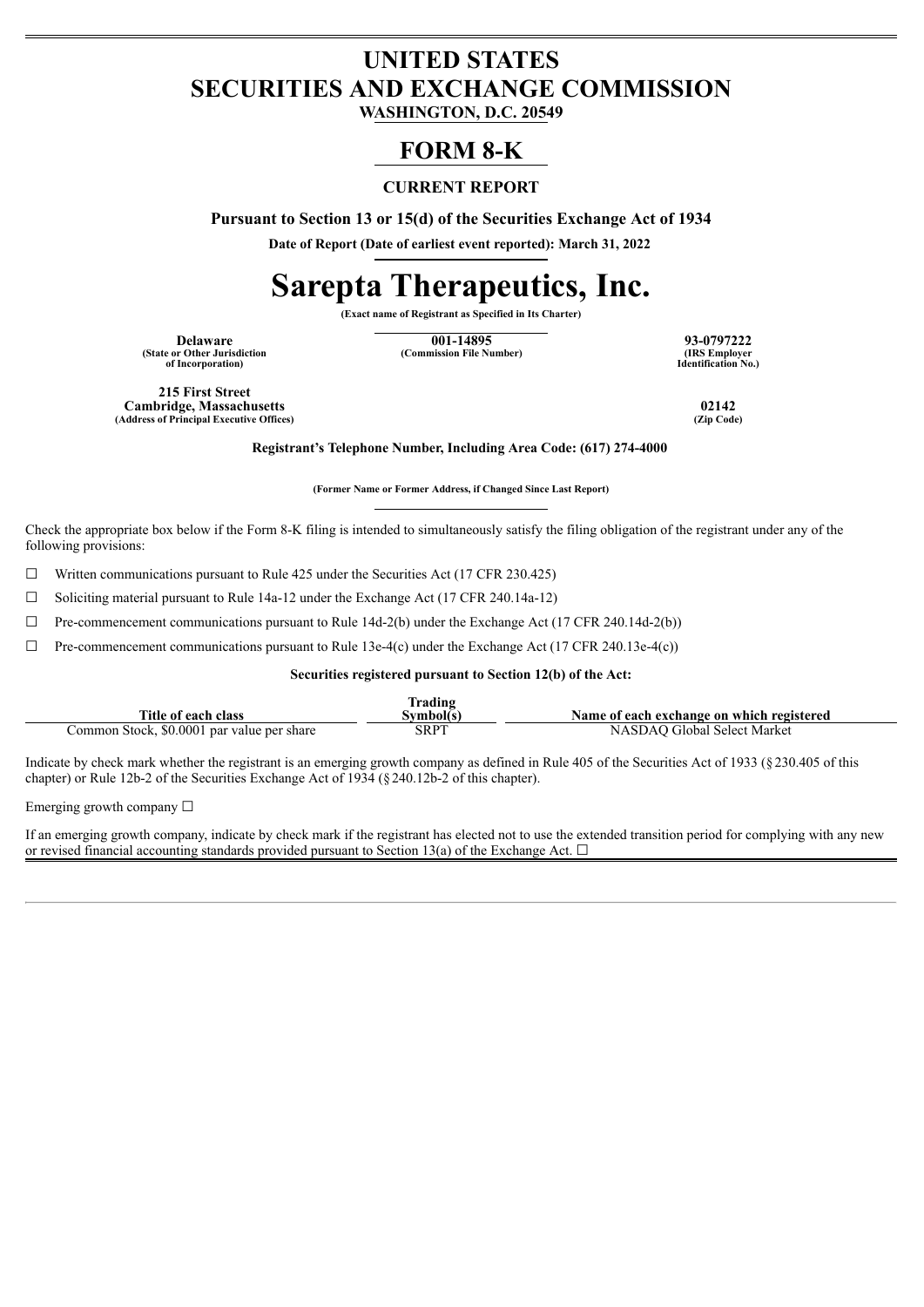### Item 5.02 Departure of Directors or Certain Officers; Election of Directors; Appointment of Certain Officers; Compensatory Arrangements of **Certain Officers.**

On March 31, 2022, Mary Ann Gray, Ph.D., informed the Board of Directors (the "Board") of Sarepta Therapeutics, Inc. (the "Company") that she has elected to not stand for re-election and will complete her term on the Board at the conclusion of the Company's 2022 annual meeting of stockholders. Dr. Gray's decision to not stand for re-election was not because of a disagreement with the Company on any matter relating to the Company's operations, policies, or practices. The Company thanks Dr. Gray for her full term of service as a director and wishes her well in her future endeavors.